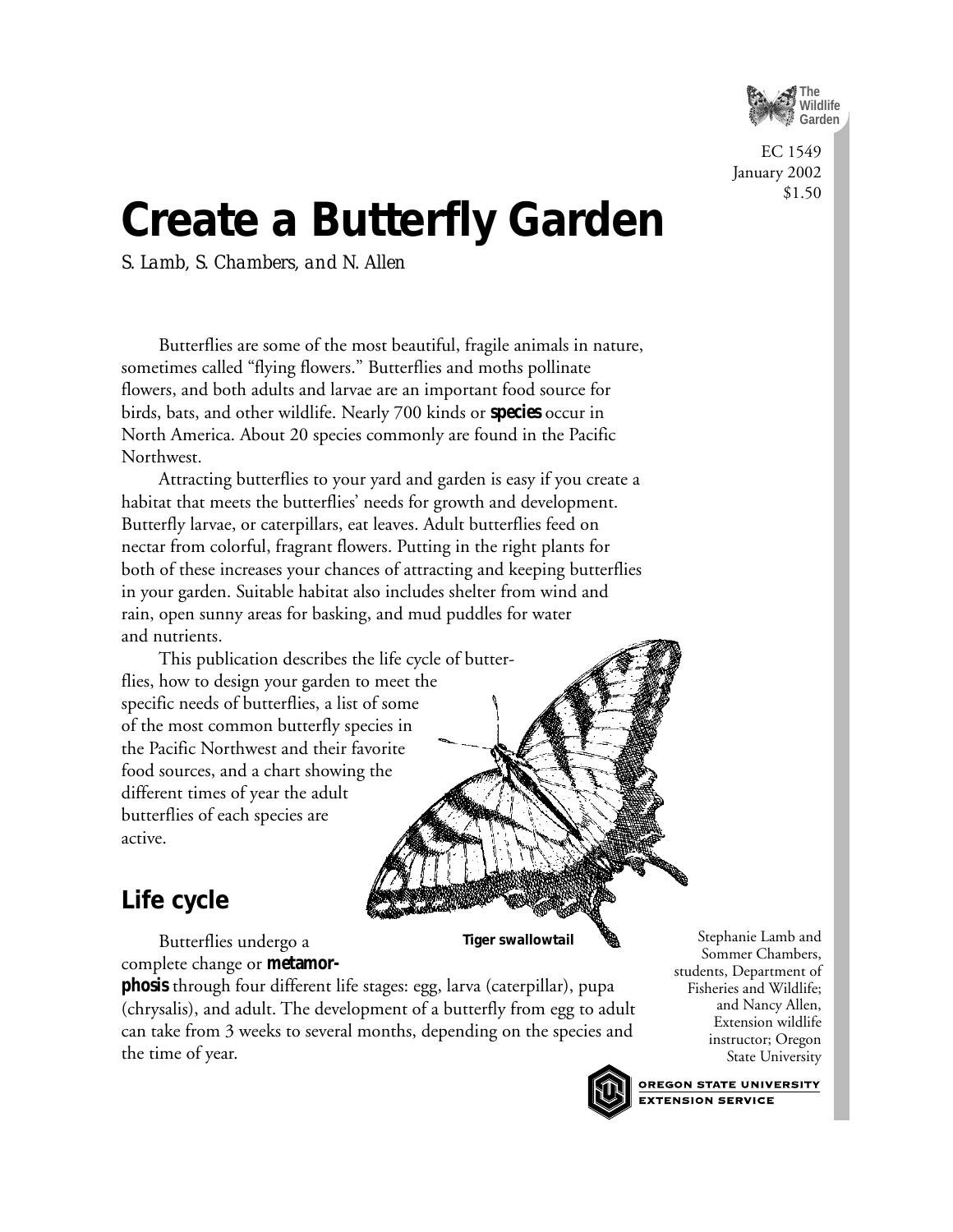Female butterflies lay eggs singly or in clusters on specific host plants. Usually, they lay their eggs on the undersides of the leaves, which provides protection from both predators and weather.

Tiny caterpillars hatch from the eggs and spend all of their time eating leaves and growing. (Some caterpillars born late in the summer overwinter in this stage and then begin eating in the spring.) When the caterpillar becomes too large for its skin, it molts, or sheds its skin. This occurs at least four times.

After the final molt, the caterpillar searches for a twig or leaf to which it can attach itself. The caterpillar then forms an outer shell around its body, called a pupa or chrysalis. It usually takes 1 to 2 weeks for the pupa to develop. (Some pupae spend the winter in this stage and emerge in the spring.)

During this stage, the transformation from caterpillar to adult butterfly is completed. A newly formed butterfly emerges and flies away to look for a mate and continue the cycle. See Table 1 for the time of year to expect adult butterflies.

# **Designing your garden**

## *Protection from wind*

A butterfly garden can be any size, but it needs to be in a sunny, open area protected from wind. Determine from which direction the prevailing wind comes, and plant larger shrubs, vines, or trees as a windbreak (Figure 1). The windbreak should protect from wind without decreasing the amount of sunlight.

You already may have an effective border area in your yard. If you are going to plant additional species, choose nectar-producing trees, shrubs, and vines that provide both food and protection. Pink or white viburnum, oceanspray, and rhododendron are excellent choices for shrubs. A trellis or wall covered with honeysuckle or clematis makes an attractive barrier. Nectar-producing trees include cottonwood, dogwood, cherry, apple, or plum.

## *Nectar plants for adult butterflies*

After emerging, adult butterflies look for sources of nectar (Table 2). Color, fragrance, size, and shape are all important characteristics of the best nectar flowers.



*Figure 1.* An example of a butterfly garden design.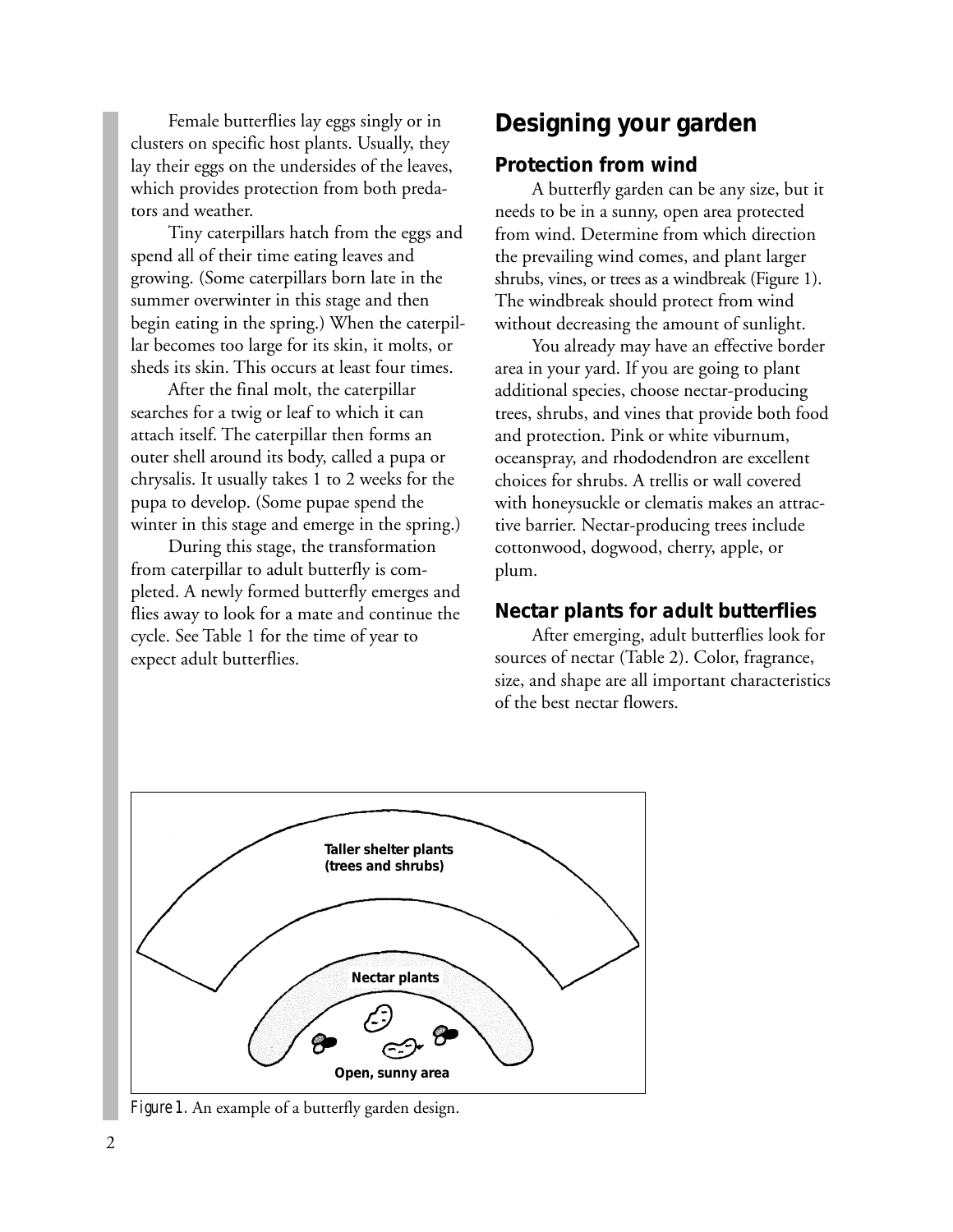| <b>Common Name</b>                                    | <b>Species</b>         |  |  | April May June July August Sept. |  |
|-------------------------------------------------------|------------------------|--|--|----------------------------------|--|
| Early spring species                                  |                        |  |  |                                  |  |
| Sara orangetip                                        | Anthocharis sara       |  |  |                                  |  |
| Spring azure                                          | Celastrina argioulus   |  |  |                                  |  |
| Late spring/Early summer species                      |                        |  |  |                                  |  |
| Silvery blue                                          | Glaucopsyche lygdamus  |  |  |                                  |  |
| Brown elfin                                           | Callophrys augustus    |  |  |                                  |  |
| Mourning cloak                                        | Nymphalis antiopa      |  |  |                                  |  |
| Western oak dusky wing                                | Erynnis propertius     |  |  |                                  |  |
| Wide-ranging species (late spring through early fall) |                        |  |  |                                  |  |
| Cabbage white                                         | Pieris rapae           |  |  |                                  |  |
| Satyr comma or Golden anglewing                       | Polygonia satyrus      |  |  |                                  |  |
| Red admiral                                           | Vanessa atalanta       |  |  |                                  |  |
| Monarch                                               | Danaus plexxipus       |  |  |                                  |  |
| Western tiger swallowtail                             | Papilio rutulus        |  |  |                                  |  |
| Western swallowtail                                   | Papilio zelicaon       |  |  |                                  |  |
| Field crescent                                        | Phyciodes mylitta      |  |  |                                  |  |
| Painted lady                                          | Vanessa cardui         |  |  |                                  |  |
| American painted lady                                 | Vanessa virginiensis   |  |  |                                  |  |
| Western painted lady                                  | Vanessa carye          |  |  |                                  |  |
| Common ringlet                                        | Coenonympha tullia     |  |  |                                  |  |
| <b>Summer species</b>                                 |                        |  |  |                                  |  |
| Clodius parnassian or American apollo                 | Parnassius clodius     |  |  |                                  |  |
| Pale swallowtail                                      | Papilio eurymedon      |  |  |                                  |  |
| Purplish copper                                       | Lycaena helloides      |  |  |                                  |  |
| <b>Summer/Early fall species</b>                      |                        |  |  |                                  |  |
| Woodland skipper                                      | Ochlodes sylvanoides   |  |  |                                  |  |
| Lorquin's admiral                                     | Limenitis lorquini     |  |  |                                  |  |
| Large wood nymph                                      | Cercyonis pegala       |  |  |                                  |  |
| Gray hairstreak                                       | <b>Strymon</b> melinus |  |  |                                  |  |
| Orange sulfur                                         | Colias eurytheme       |  |  |                                  |  |
| Pine white                                            | Neophasia menapia      |  |  |                                  |  |
| California tortoiseshell                              | Nymphalis californica  |  |  |                                  |  |
| Great spangled fritillary                             | Speyeria cybele        |  |  |                                  |  |

#### **Table 1. Butterfly species and the time of year they are active.**

Butterflies are nearsighted and are attracted to large patches of a particular type of flower. If you want to attract a particular species, a large splash of brightly colored flowers of one species is more effective than several different colors or species mixed together. However, planting several kinds of good nectar-producing flowers usually attracts more species of butterflies.

Fragrance may be even more important than color for attracting butterflies. Many nectar-producing flowers, such as lavender, lilac, and honeysuckle, emit strong fragrances to attract pollinators.

The size and shape of flowers is also important. Larger butterflies, such as swallowtails, prefer to land on flowers with large compact heads ("composites") because they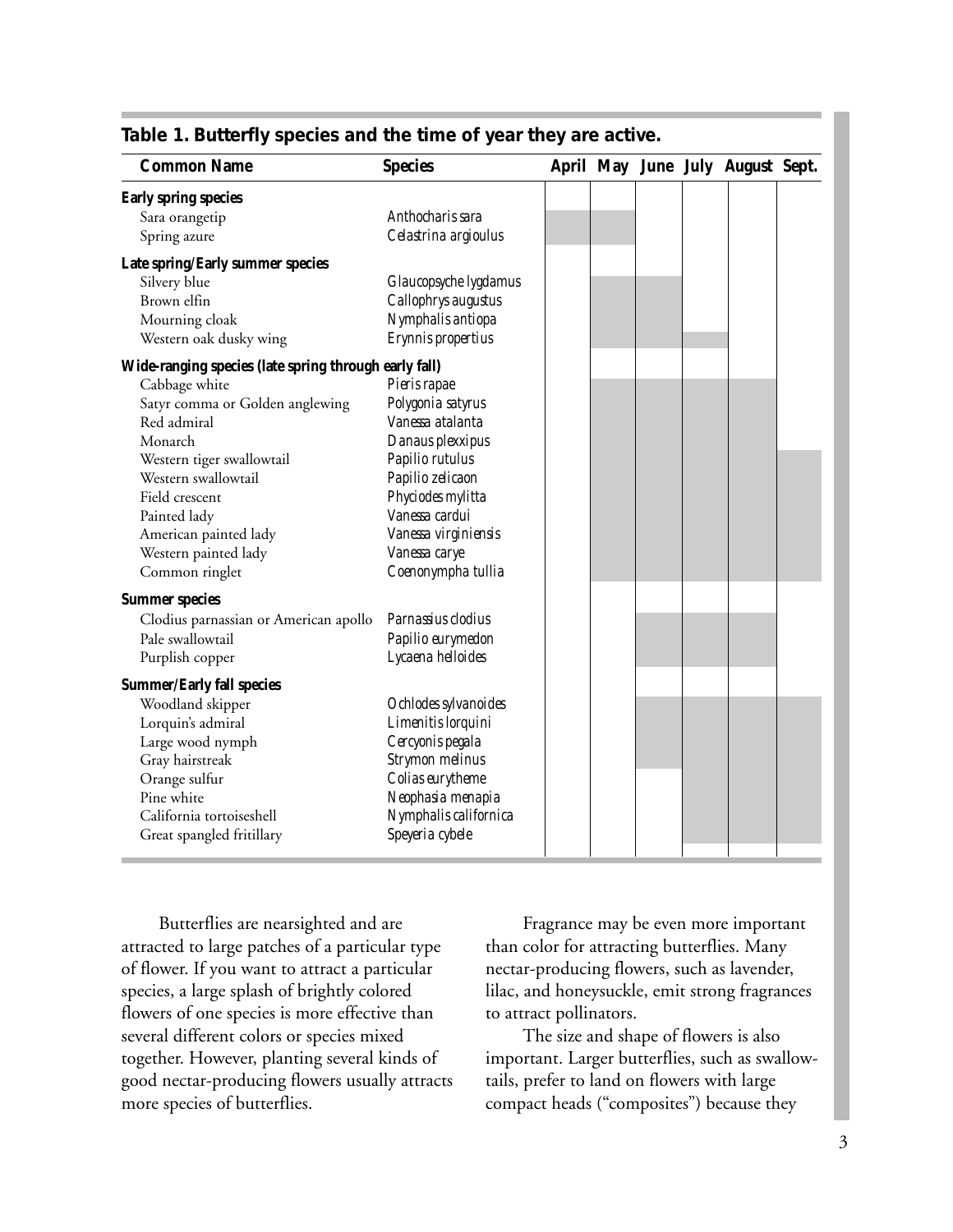| Table 2. Butterflies commonly foun             |                                                                                                          | d in the Pacific Northwest with host and nectar plants for each species.                                                                                             |
|------------------------------------------------|----------------------------------------------------------------------------------------------------------|----------------------------------------------------------------------------------------------------------------------------------------------------------------------|
| Species                                        | Host plants                                                                                              | Nectar plants                                                                                                                                                        |
| Western tiger swallowtail<br>Anise swallowtail | dill, carrot, garden parsley, anise<br>Big-leaf maple*, willow*, aspen*, cottonwood*<br>Desert-parsley*, | Common lilac, rhododendron*, honeysuckle*, milkweed*, mock orange*,<br>Desett-parsley*, garden mint, zinnia, penstemon*, lantana<br>lavender, verbena, sweet-william |
| Pale swallowtail                               | Buckbrush*, cherry*, plum, hawthorn*, cascara*,<br>oceanspray*                                           | Oceanspray*, columbine*, garden mint, thistle*, blackberry*, penstemon*,<br>sweet-william                                                                            |
| American apollo                                | Bleeding heart*                                                                                          | Blackberry*                                                                                                                                                          |
| Gray hairstreak                                | Pea*, mallow*, buckthorn*, borage*, rhododendron*,<br>rose*, pine*                                       | Goldenrod*, milkweed*, clover*, winter cress*                                                                                                                        |
| Pine white                                     | Pine*, Douglas-fir*, true fir*, hemlock*, redcedar*                                                      | Dusty miller, daisies, coreopsis, lobelia, goldenrod*, strawflower                                                                                                   |
| Orange sulfur                                  | Alfalfa, clover*, and other legumes                                                                      | Alfalfa, mustard, thistle*, aster*, red-osier dogwood*                                                                                                               |
| Sara orangetip                                 | winter cress<br>Hedge mustard,                                                                           | Cherry, plum, strawberry, monkey flower*, dandelion, violer*, rockcress                                                                                              |
| Brown elfin                                    | Apple, bitterbrush*, manzanita*, rhododendron*,<br>azalea, salal*                                        | Cherry*, plum, willow*, osoberry*, bitterbrush*                                                                                                                      |
| Purplish copper                                | Knotwood*, cinquefoil*, dock*, sorrel*                                                                   | Mint*, heather*, clover* and many composites                                                                                                                         |
| Spring azure                                   | Dogwood*, oak*, buckthorn, madrone*, cherry*,<br>plum, oceanspray*, salal*                               | Cherry*, plum, willow*, wild-lilac*, milkweed*, wild mustard*                                                                                                        |
| Silvery blue                                   | Mostly lupine*; also wild pea*, vetch*, clover*                                                          | Cherry*, plum, coneflower, desert-parsley*, lupine*                                                                                                                  |
| Lorquin's admiral                              | Willow*, oceanspray*, cottonwood*, cherry*, apple                                                        | Thistle*, dogbane*, wild mustard*, blackberry*, privet                                                                                                               |
| Red admiral                                    | Stinging nettle*                                                                                         | Daisy, aster*, thistle*, dandelion, goldenrod*, milkweek*, fireweed*                                                                                                 |
| Painted lady                                   | Mostly thistle*, sunflower*, pearly everlasting*,<br>hollyhock                                           | Oregon-grape*, rabbitbush, zinnia, dandelion, aster*, cosmos, milkweed*,<br>purple coneflower                                                                        |
| Mourning cloak                                 | Elm, cottonwood*, willow*, birch*, wild rose*,<br>hawthorn*                                              | Willow*, milkweed*, clove pink, rockcress                                                                                                                            |
| California tortoiseshell                       | Wild lilac <sup>*</sup>                                                                                  | Willow*, garden lilac, thistle*, sneezeweed*, goldenrod*                                                                                                             |
| Mylitta crescent                               | Thistle*                                                                                                 | Pearly everlasting*, hawkbit, goldenrod*, aster*                                                                                                                     |
| Satyr comma                                    | Stinging nettle*                                                                                         | Dandelion, aster*, blackberry*, also rotting fruit                                                                                                                   |
| Common ringlet                                 | Grasses*                                                                                                 | Dandelion, sweetclover, buttercup*                                                                                                                                   |
| Common wood nymph                              | Grasses*                                                                                                 | Coneflower, garden mint, sunflower, fleabane*, penstemon*, clematis                                                                                                  |
| Great spangled fritillary                      | Violet <sup>*</sup>                                                                                      | Gloriosa daisy, thistle*, verbena, milkweed*                                                                                                                         |
| Monarch                                        | Milkweed*                                                                                                | Milkweed*, lantana, lilac, cosmos, goldenrod*, zinnia                                                                                                                |
| Woodland skipper                               | Grasses*                                                                                                 | Bluebeard, lavender, oxeye daisy*, garden sage, pearly everlasting*,<br>black-eyed susan*, aster*                                                                    |
|                                                |                                                                                                          |                                                                                                                                                                      |

 $^*$  Many wild varieties are native to the Pacific Northwest. \* Many wild varieties are native to the Pacific Northwest.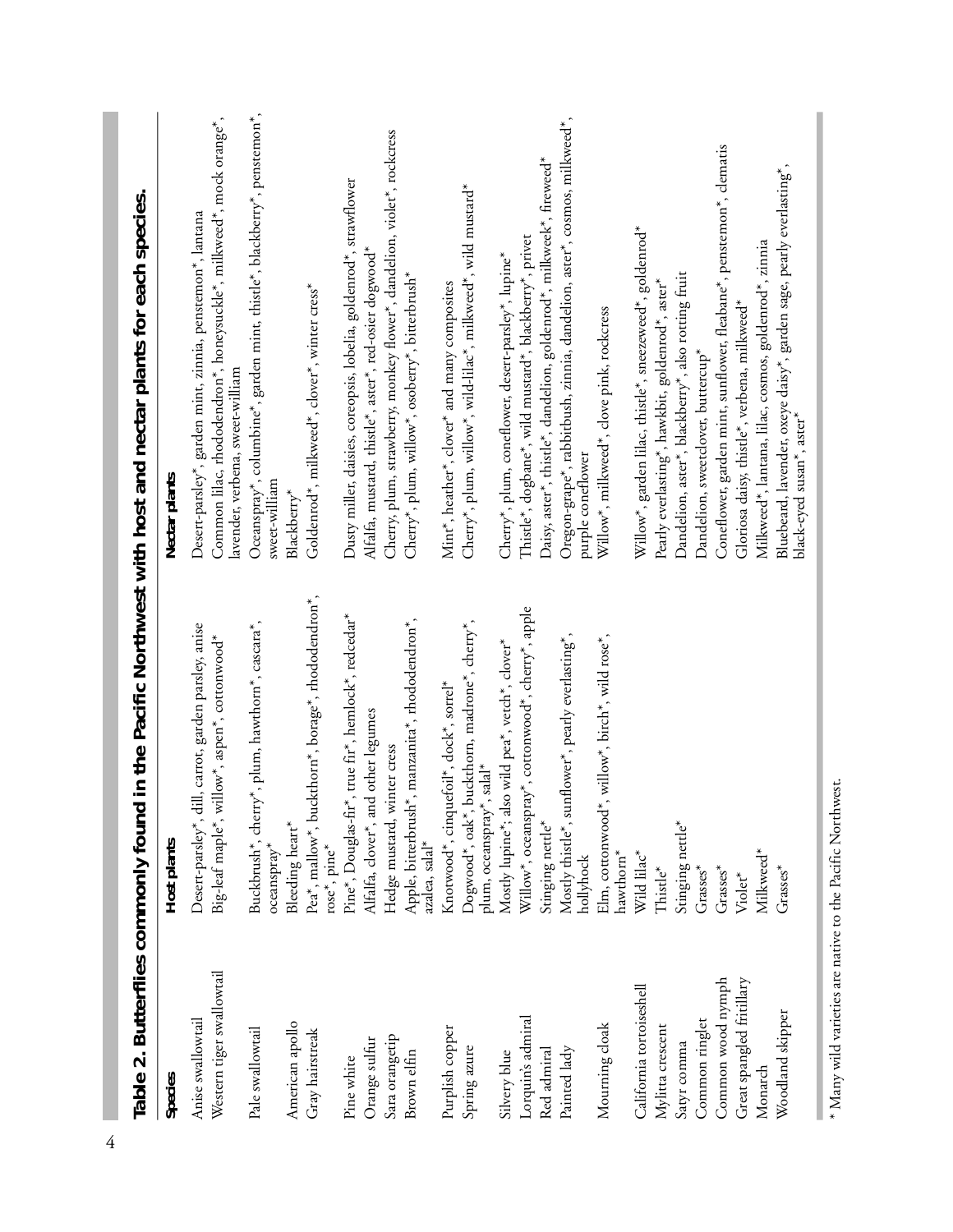provide a platform for the butterflies to rest on while feeding. Composites include asters, goldenrod, zinnia, marigolds, and yarrow. Other flower types that butterflies prefer have tightly packed clusters of flowers. Some examples are lantana, honeysuckle, and milkweed. For your butterfly garden, choose a selection of plants that blossom at different times of year to provide nectar throughout the spring, summer, and fall.

Species that attract butterflies include native and non-native plants (see Table 2). Plants that are native to the Pacific Northwest are recommended for several reasons. Native plant gardens are better adapted to the climate and, once established, may need less water and maintenance. Butterflies recognize native plants more easily and often use them for food, shelter, and reproductive sites.

Be careful not to plant species that are too aggressive and/or invasive, such as English ivy. English ivy can out-compete all other plants, including native plants, and limit the diversity of your garden habitat. It spreads quickly to adjacent areas, climbing tree trunks and other vertical structures, and produces seeds that are carried by birds to other areas.

The popular, non-native butterfly bush (*Buddlea davidii*) is no longer recommended for planting, because it also is invasive. Alternatives to butterfly bush are California lilac (*Ceanothus thrysiflorus*) or chastetree (*Vitex agnus-castus*), which have similar foliage and flowers.



Avoid ornamental flowering plants that have been hybridized to produce showy or "double" flowers. Instead, choose the simple, old-fashioned varieties, because they are better sources of nectar.

#### *Host plants for caterpillars*

After it hatches, the caterpillar spends most of its time feeding on the host plants' leaves, which provide all of its nutritional requirements. Caterpillars are very particular about their host plants. Many starve to death if they cannot find the right plant. If you know which food each species prefers, you can attract more species of butterflies (see Table 2). Putting in the right host plants near nectar plants encourages butterflies to remain in your garden from generation to generation.

#### *Minerals and water*

In addition to nectar, butterflies need minerals and water. Butterflies do not drink from open water. They get the moisture and minerals they need from moist areas around water. This is called "mud-puddling."

You can create butterfly puddles with a bucket or any non-toxic container that holds water. Find a sunny spot that is out of the wind and near nectar plants. Bury the container in the ground, and fill it almost to the top with wet sand. Place a few twigs or rocks on top of the sand for perches.

Male butterflies require additional sodium during the mating season. You can supply it by occasionally adding a little salt to your puddle. If you are concerned about cats or other predators, you can put wet sand in a birdbath or other elevated container.

#### *Winter shelter*

A few butterfly species overwinter as adults. Most species either spend the colder months in the larval stage or move to warmer locations. To encourage adult butterflies to stay in your yard year-round, it is important **Mourning cloak**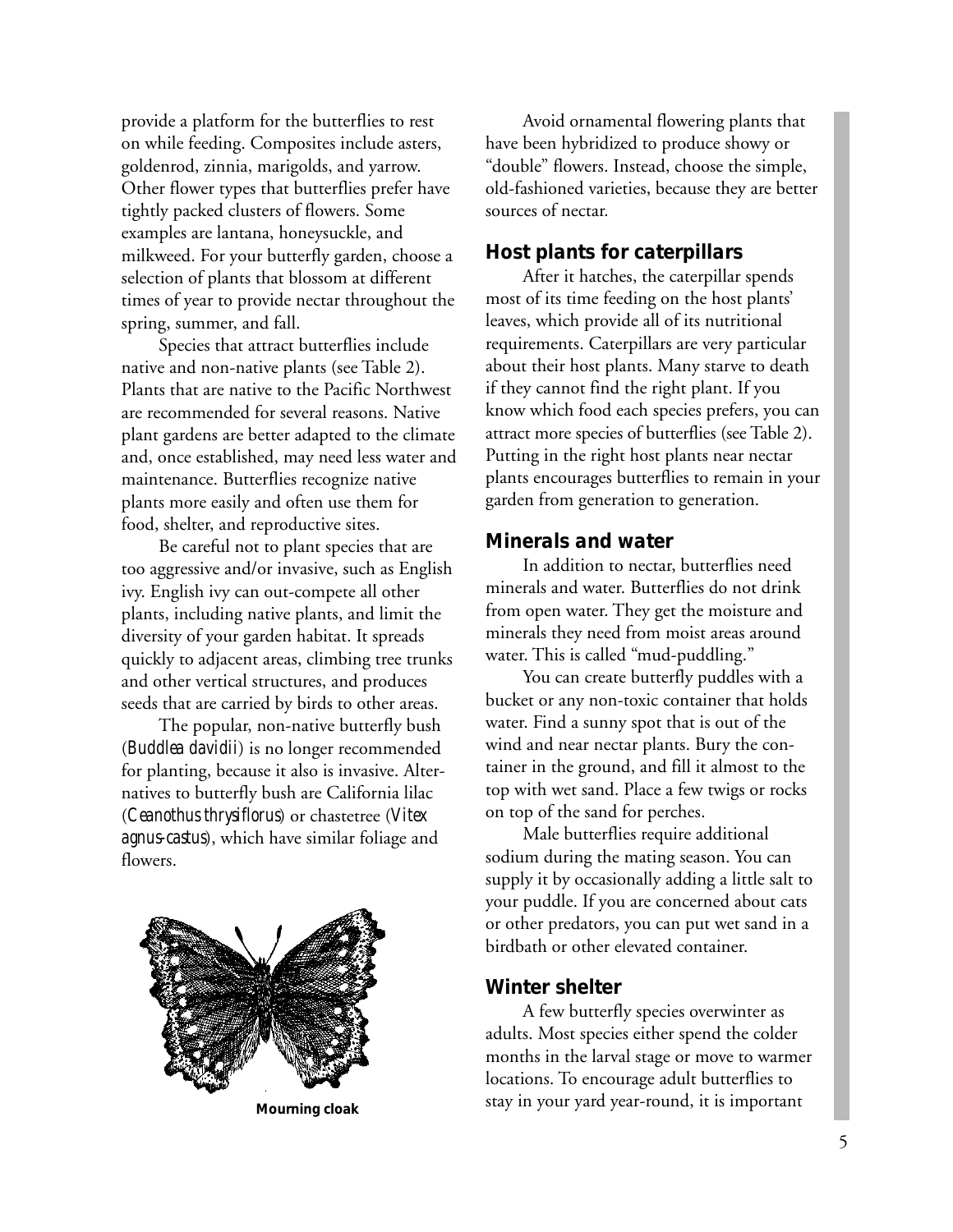to provide adequate shelter. Hibernating adults or larvae may seek cover under leaf litter or mulch, in tree holes or **cavities,** in log piles, under loose tree bark, in crevices of tree trunks and walls, or in a vacant shed.

A log pile is an excellent addition to any wildlife garden. It provides shelter for many small mammals and amphibians as well as butterflies. Butterflies may use log piles for perching, roosting, and hibernation. See EC 1542, *Attract Reptiles and Amphibians to Your Yard* for instructions on how to build a log pile ("For more information," page 7).

Some butterflies have taken shelter in tin coffee cans or empty birdhouses. The only requirement is that there has to be a gripping surface for them to cling to. Some retailers advertise butterfly hibernation boxes, but these do not attract butterflies.

## *Basking sites*

Butterflies are **ectotherms**, which means they need the sun to warm their blood and flight muscles. A butterfly must have enough sun exposure. Butterflies rarely take flight when temperatures are less than 60°F. To encourage butterflies to be active in your garden, you need to maintain a large, open, sunny space, preferably in the center of the garden. If this is not possible, any south-facing site will work.

Also, butterflies enjoy **basking sites**. These can take many forms. Large, flat, lightcolored rocks with high sun exposure are ideal, but butterflies also use brick walkways, cement, or gravel.

# *Roosting sites*

Butterflies spend more than half of their day at rest (**roosting)**. They search for a roost in the early afternoon and spend the night there. They also use the roost during cold or wet weather. An effective roost could be as simple as the underside of a leaf or a protected part of a bush. However, certain species might

have more specific preferences. If you offer a wide range of shelter such as trees, shrubs, and patches of overgrown grass, you provide more roosting sites.

# **Maintaining your garden**

In order to maintain healthy butterfly habitat, do not use pesticides in your garden. Many pesticides not only kill the target insect species but also adversely affect all stages of a butterfly's life cycle. Some alternatives to pesticides include spot treating individual plants with organic oils or soaps, removing caterpillars from leaves by hand, or simply accepting insects as a natural component of a functioning garden. Also, the absence of chemicals allows natural insect predator populations, such as spiders and ladybug beetles, to increase. These species prey upon unwanted garden insects.

Remember when you prune or clean up dead plants and debris in your yard that there could be adults or larvae using this as habitat for roosting, pupating, or hibernating. If you find a chrysalis while pruning, attach the twig and leaf to a lower branch with a clothespin and watch for the butterfly to emerge in the spring.

Try to leave some areas in your property "wild," where grass and native, non-invasive weeds can grow undisturbed.



**Spring azure**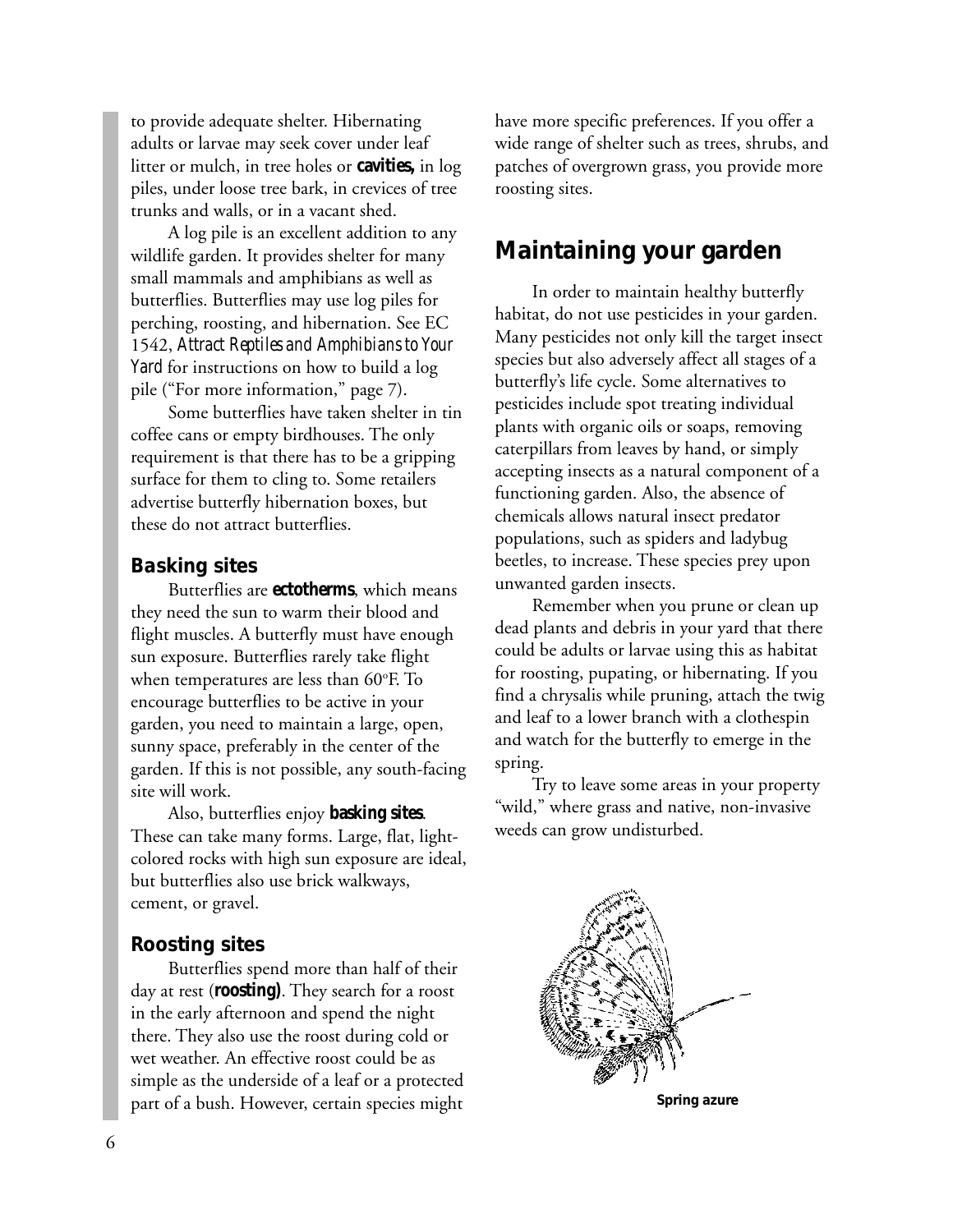

# *Watching butterflies*

Butterflies are beautiful, fascinating creatures. Children enjoy watching them and are fascinated with their stages of metamorphosis. Providing butterfly habitat in your yard is a great way to expose children to the wonders of nature.

Butterflies are easy to see during a warm, sunny day. Early in the morning, they are likely to be found basking in an open, sunny area. Later in the morning or early afternoon, most butterflies forage for food and fly around nectar-producing flowers. You also can see them around puddles or wet areas at this time.

You might be able to approach butterflies if you are slow and cautious. However, they are easily frightened. It is important not to approach butterflies from above, as they might view you as a predator.

Many people enjoy keeping a journal of the different species that visit their garden and the time of year they arrive. Butterflies also are excellent subjects for photographers. Once your butterfly garden is complete, sit back, enjoy the beauty you have created, and watch the treasures unfold.

# **For more information**

## *OSU Extension publications*

See these other publications in The Wildlife Garden set: *Attract Hummingbirds to Your Garden,* EC 1541 (2002). \$1.50

*Attract Reptiles and Amphibians to Your Yard,* EC 1542 (2002). \$2.00

*Create a Garden Pond for Wildlife,* EC 1548 (2002). \$1.50

To order copies of these publications, send the complete title and series number, along with a check or money order for the amount listed (payable to Oregon State University), to:

Publication Orders Extension & Station Communications Oregon State University 422 Kerr Administration Corvallis, OR 97331-2119 (Fax: 541-737-0817) We offer discounts on orders of 100 or

more copies of a single title. Please call 541-737-2513 for price quotes.

#### *World Wide Web*

You can access our Publications and Videos catalog and many of our publications on the Web at **eesc.orst.edu**

#### *Other publications*

- Dennis, John V. and Mathew Tekulsky. 1991. *How to Attract Hummingbirds and Butterflies.* New York: Monsanto Company.
- Link, Russell. 1999. *Landscaping for Wildlife in the Pacific Northwest.* University of Washington Press (Seattle & London) in association with the Washington Department of Fish and Wildlife.
- Logsdon, Gene. 1983. *Wildlife in Your Garden.* Pennsylvania: Rodale Press.
- Rothschild, Miriam and Clive Farrell. 1983. *The Butterfly Gardener.* New York: Michael Joseph Ltd.